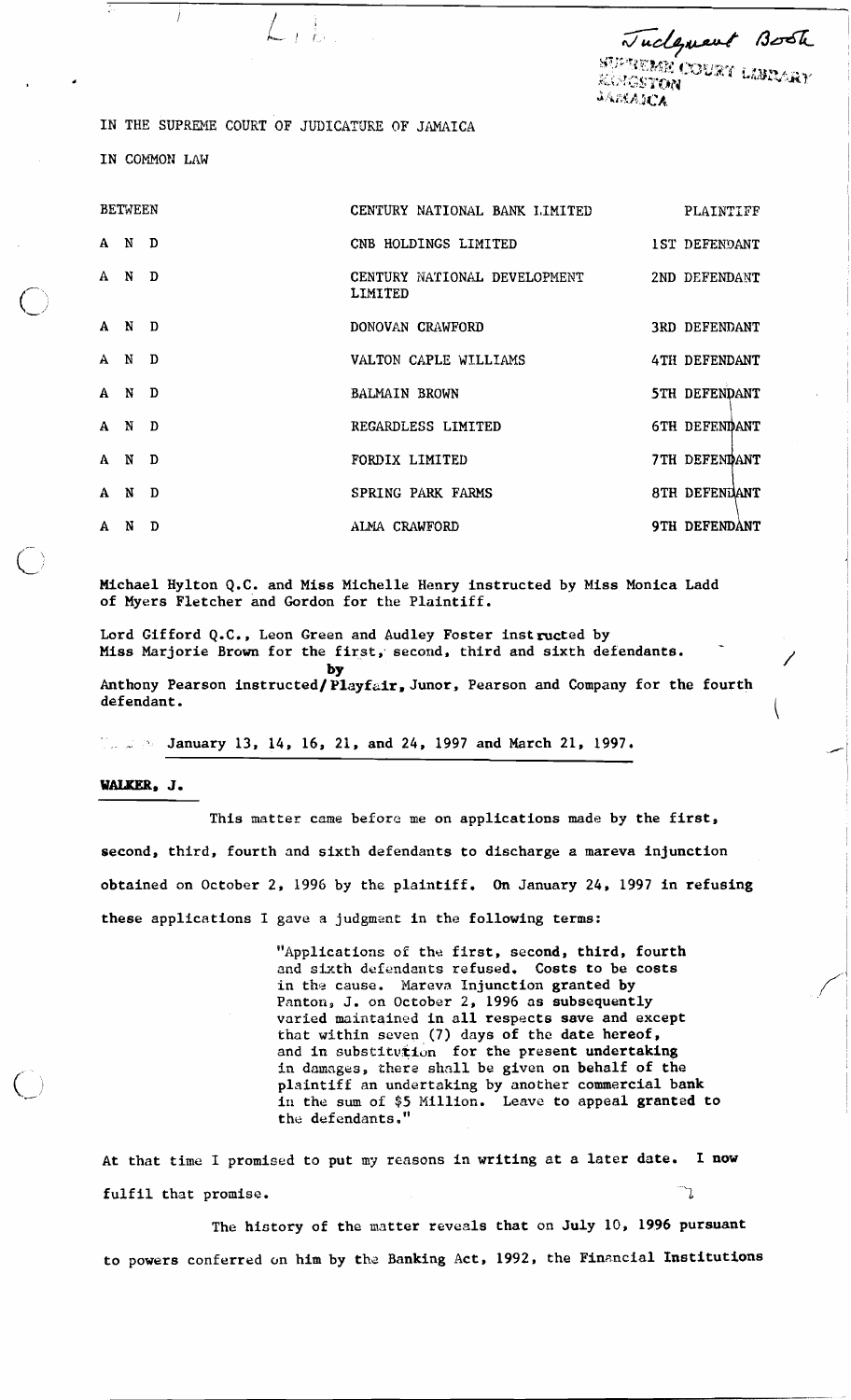Act, 1992 and the Bank of Jamaica Building Societies Regulations 1995 the Minister of Finance assumed temporary management of the plaintiff. For this purpose the Minister appointed as his agent Mr. Richard Downer, a chartered accountant and senior partner in the accounting firm of Price Waterhouse. Having, himself, taken over control of the plaintiff and examined the plaintiff's records Mr. Downer caused legal proceedings to be instituted against these applicants and the other defendants.

 $\bigcirc$ 

This matter first came before the court on October 2, 1996. Then it was heard ex-perte by Panton J. who granted this injunction.

No doubt the test to be applied in determining a matter of this nature is that which was enunciated in the judgment of Lord Denning MR in r- **Rasu Haritima SA v Perusdman Pertambangan Minyak Dan Gas Bun13 Negara (~ertamina)**  [\_I **(1977) 3 ALL ER 342** and approved in the Inter case of **Henemia Maritime Corp, v. Trave Schiffahrts (1984) 1 ALL ER 398.** It is the same test that was followed in the local case of **Jamaica Cithns Bank Uted v Yap {unreported) SCCA NO. 82/93** That test involved two questions in the context of which I propose to address the issues which are now before me. These questions are:-

- 1. Has che plaintiff shown that it has a good arguable **case** against the applicants?
- **2.** Would the variation or discharge of the mareva injunction involve a real risk that **R** judgment or award in the plaintiff's favour would remain unsatisfied because of the applicants' removal of assets from the jurisdiction or dissipation of assets within the jurisdiction?

## **The first question**

It was not in dispute that the plsintiff has shown that it has a good arguable case against the first, second, and sixth defendants. Lord Gifford **Q.C.** did not argue to the contrary, and from all appearances could hardly have successfully done so. Indeed, it was the submission of Mr. Hylton Q.C. for the plainfiff that the plaintiff has shown "unanswerable" cases against these defendants.

The evidence against the third and fourth defendants on the first question

This evidence showed that:-

(1) the third defendant was at the material time Chairman of the plaintiff and a major shareholder of the second defendant.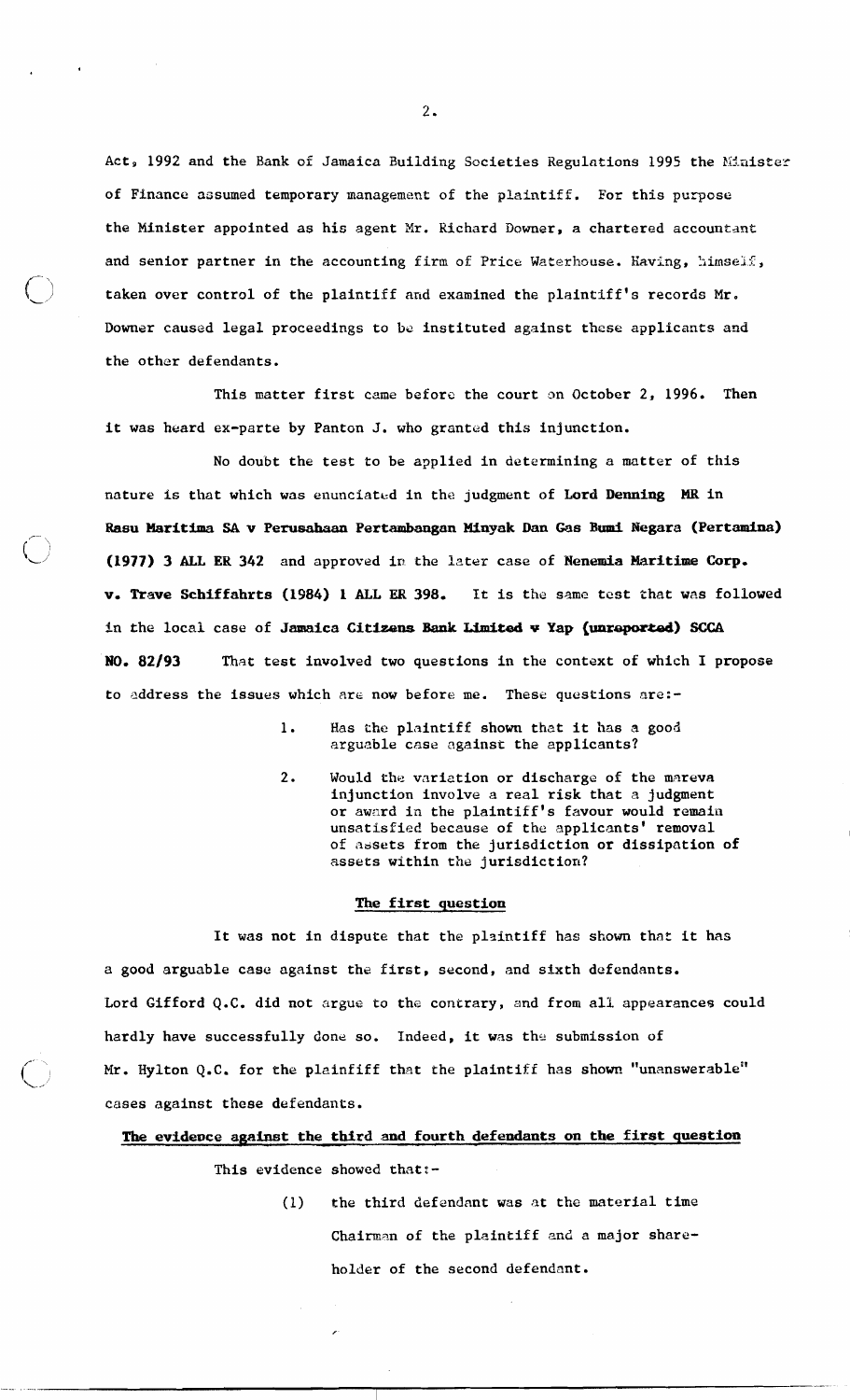- $(2)$ the fcurth defendant was at the material time **Group** President or Executive Vice President of the first and second defendants.
- $(3)$ the third defendant, his wife, Claudire, and his children Donovan and Sian own between themselves all the shares in the sixth defendant.
- $(4)$ the third defendant, the sixth defendant and the ninth defendant (who is the mother of the third defendant) between themselves own 54% of the shares in the first defendant.
- Transnational Group Limited (hereinafter  $(5)$ referred to as "Transnational") was a company incorporated in the Bahamas, and the third and fourth defendants were at the material time a director and alternate director, respectively, of Transnational.
- the third and fourth defendants were at the material  $(6)$ time a director and alternate director, respectively, of First Trade International Bank and Trust (hereinafter referred to as "First Trade") a company incorporated in the Bahamas and a subsidiary of Transpational.
- $(7)$ First trade conmenced doing business on October 3, 1993. It was floated with a share capital of US\$5,000,000.00 and at all material times had a share capital of less than  $\text{US$6,000,000.00.}$
- Towerbank Limited (hereinafter referred to as  $(8)$ **Ylm** lowerbank") was **n** company incorporated in Panama and was at the material time a shareholder in Transnational.
- In or about December, 1993, the plaintiff entered  $(9)$ into two agreements with First Trade "in reciprocity" for First Trade extending credit to the first

 $3<sub>1</sub>$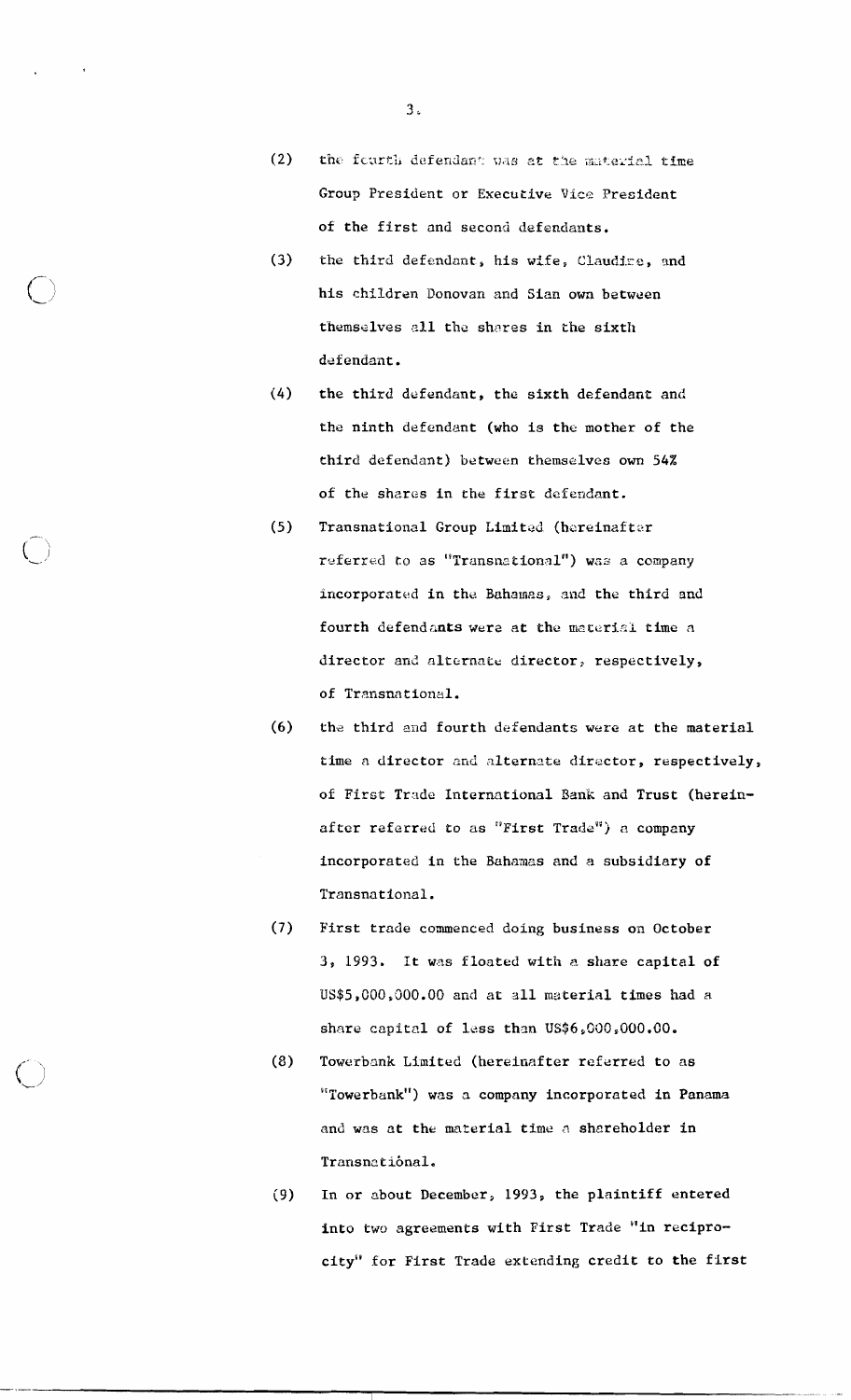and second defendants.

- $(10)$  Pursuant to these agreements the plaintiff deposited **LJS\$22,000,000.00** with First Trade and First Trade lent US\$16,000,000,00 to **the**  first defendant and US\$6,000,000.00 to the second defendant. First Trade held the said deposits as security for these loans, and interest earned on the deposits between Becember, 1993 and *May* 1995 was not paid to the plaintiff but was, instead, apparently applied against interest payable by the first and second defendants in respuct of the aforesaid loans. Between December, 1994 and May 1995 First Trade set off the plaintiff's deposits against the debts due from the first and second defendants.
- $(11)$  On or about 28th June, 1995 a series of transactions was affected whereby Towerbank purported to lend US\$19,500,000,00 to the first defendant and US\$6,000,000.00 to the second defendant. Thereafter the first and second defendants authorised Towerbank to credit the proceeds of the loans to a deposit account in the **name** of the plaintiff, and the plaintiff agreed that Towerbonk should hold those deposits as security for the said loans and authorised Towerbank to cancel the deposits and to set them off against the said loans to the first and second defendants.
- (12) On November 15, 1995 First Trade resolved to go into voluntary liquidation.
- (13) **By** letter dated March 26, 1996 the plaintiff authorised Towerbank to apply the interest earned on the deposit with Towerbank against the interest payable by the first and second defendants to Towerbank.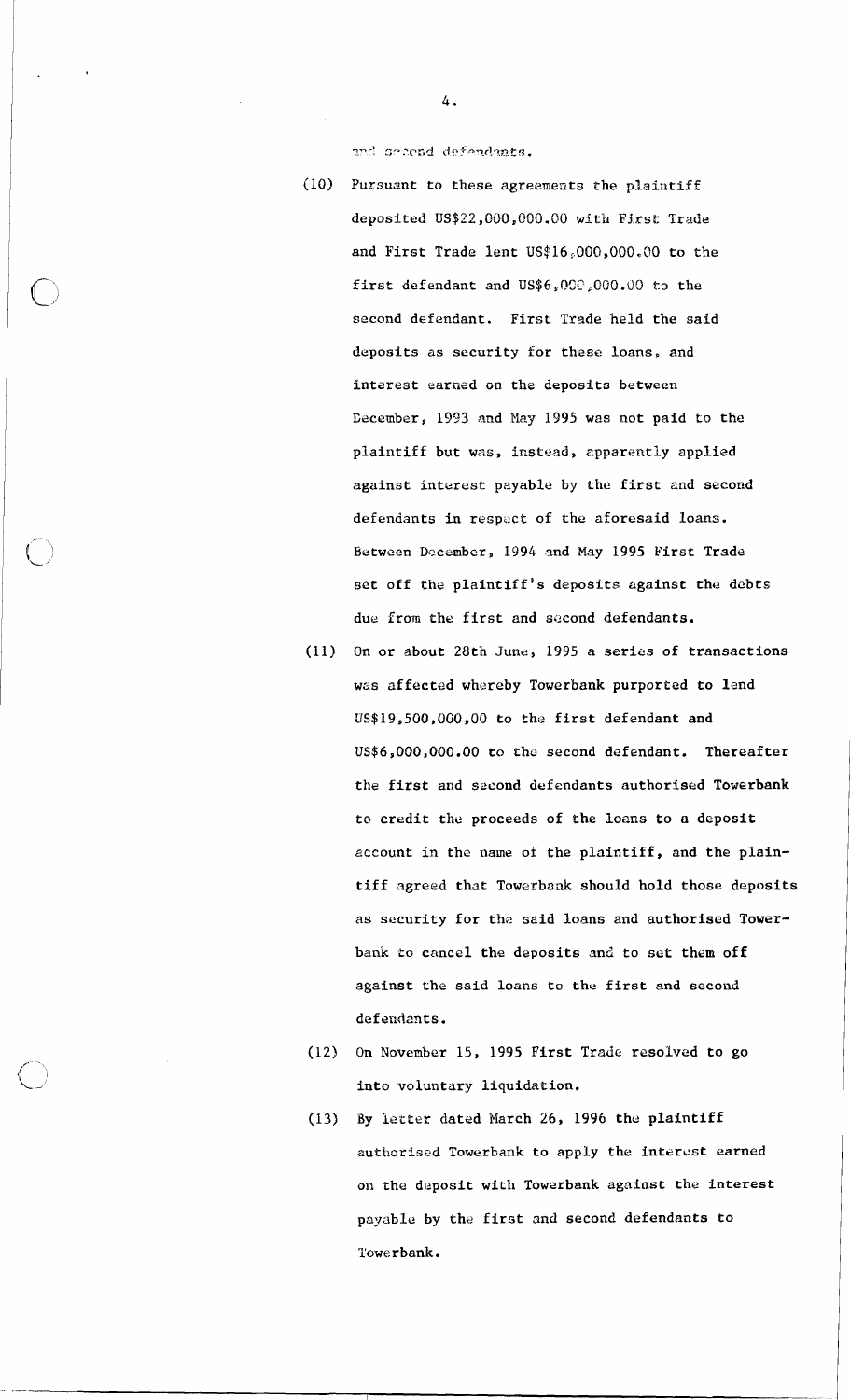- (14) Subsequently, Towerbank advised the plaintiff that interest of US\$2,295,000.00 earned on the plaintiff's deposits had been so applied, and further that with effect from July 9, 1996 Towerbank cancelled the plaintiff's deposits and applied the proceeds in settlement of the loans to the first and second defendants.
- (15) In 1995 a similar transaction took place in which the plaintiff entered into an agreement with First Trade whereby it agreed to maintain deposits with First Trade "in reciprocity" for First Trade extending credit to a Bahamian company known as Shelltox Investments Limited. Pursuant to this agreement on or about March 30, 1995 the plaintiff deposited US\$3,500,000.00 with First Trade and First Trade lent an equivalent sum of money in U.S currency to Shelltox Investments Limited.

Mr. Hylton Q.C submitted that the net result of these transactions is that the plaintiff has suffered a permanent loss of US\$25,500,000.00 or J\$1 billion, money which has effectively gone into the coffers of the first and second defendants and Shelltox Investments Limited. This evidence, he submitted, was sufficient to establish as against the third and fourth defendants a case of negligence and/or breach of trust.

In his submissions Lord Gifford Q.C. contended that the evidence of the First Trade transaction could not be said to be abnormal banking practice and did not substantiate a claim of negligence or breach of trust against the third defendant. As regards the Shelltox transaction there was no evidence of negligence. In the circumstances, it was submitted that the plaintiff had failed to cross the threshold of showing a good arguable case against the third defendant.

For his part Mr. Pearson was content to adopt the submissions of Lord Gifford Q.C. insofar as those submissions were applicable to the case for the fourth defendant.

In the present case I find that there has been evidence adduced by means of the affidavit of Mr. Downer which, if believed, is capable of

 $\tilde{\mathbf{N}}$  .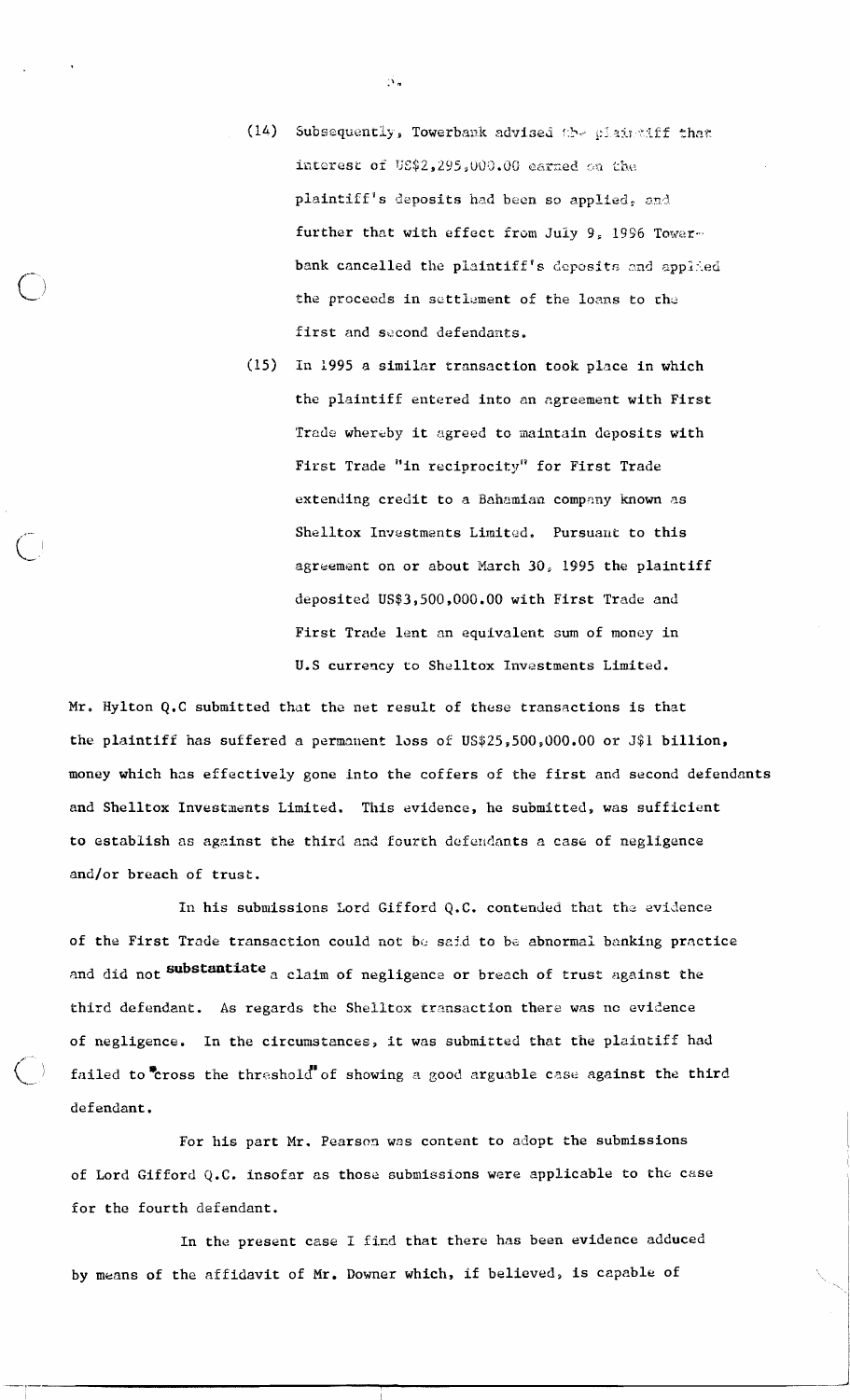rendering the third and fourth derendents personally liable to the plaintiff in negligence and/or breach of trust. This evidence consists in the way in which the plaintiff was managed by these two defendants, particularly, as to the transactions which they negotiated, the unsecured loans which were granted and the use of the plaintiff's assets for the benefit of companies in which they both had vested interests.

For these reasons I conclude that the plaintiff has, indeed, shown a good arguable case against all the defendants whose applications are now before me.

## The second question

The main evidence for the plaintiff was contained in paragraphs 24 - 30 of Mr. Downer's affidavit. There Mr. Downer deponed as follows:-

> " 24 - The 3rd and 4th Defendants have both purchased and maintained homes in Atlanta, Georgia in the United States. I exhibit hereto marked "RD 41" and "RD 42" respectively, copies of Instrument of Conveyance dated March 5, 1992, in respect of premises known as Lot 9, Clipper Bay II, Phase 1, Fulton County, Georgia, from Bernard and Michele Kenner to the 3rd Defendant and his wife and Instrument of Conveyance dated November 15, 1991, in respect of premises known as Lot 2, Block B, Clipper Bay V, Phase 1, Fulton County, Georgia, from Jim Hogan Homes Inc., to the 4th Defendant and his wife.

25 - The 3rd Defendant and the 4th Defendants both also maintained accounts of the Wachovia Bank of Georgia N.A. in Atlanta, Georgia, in the United States of America, ("the Atlanta accounts") and a number of questionable payments by the Plaintiff to these Defendants and others have been deposited in those accounts. By way of example, four days before Christmas in 1993, three cheques were drawn on the Plaintiff's funds and deposited into those accounts. I exhibit hereto the following:-

> Marked "RD 43" a copy of cheque dated 21st  $a.$ December, 1993, payable to Claudette Williams in the sum of US\$6,104.83. The supporting voucher (exhibit "RD 44") describes this as a reimbursement of expenses. In the year 1994 alone, there are five other payments to Mrs. Williams, totaling approximately US\$70,000.00 as follows:-

| April 21, 1994    | \$10,000.00 |
|-------------------|-------------|
| June 23, 1994     | \$10,000.00 |
| August 15, 1994   | \$25,000.00 |
| October 28, 1994  | \$4,927.00  |
| December 30, 1994 | \$20,000.00 |
|                   |             |

US\$69,927.00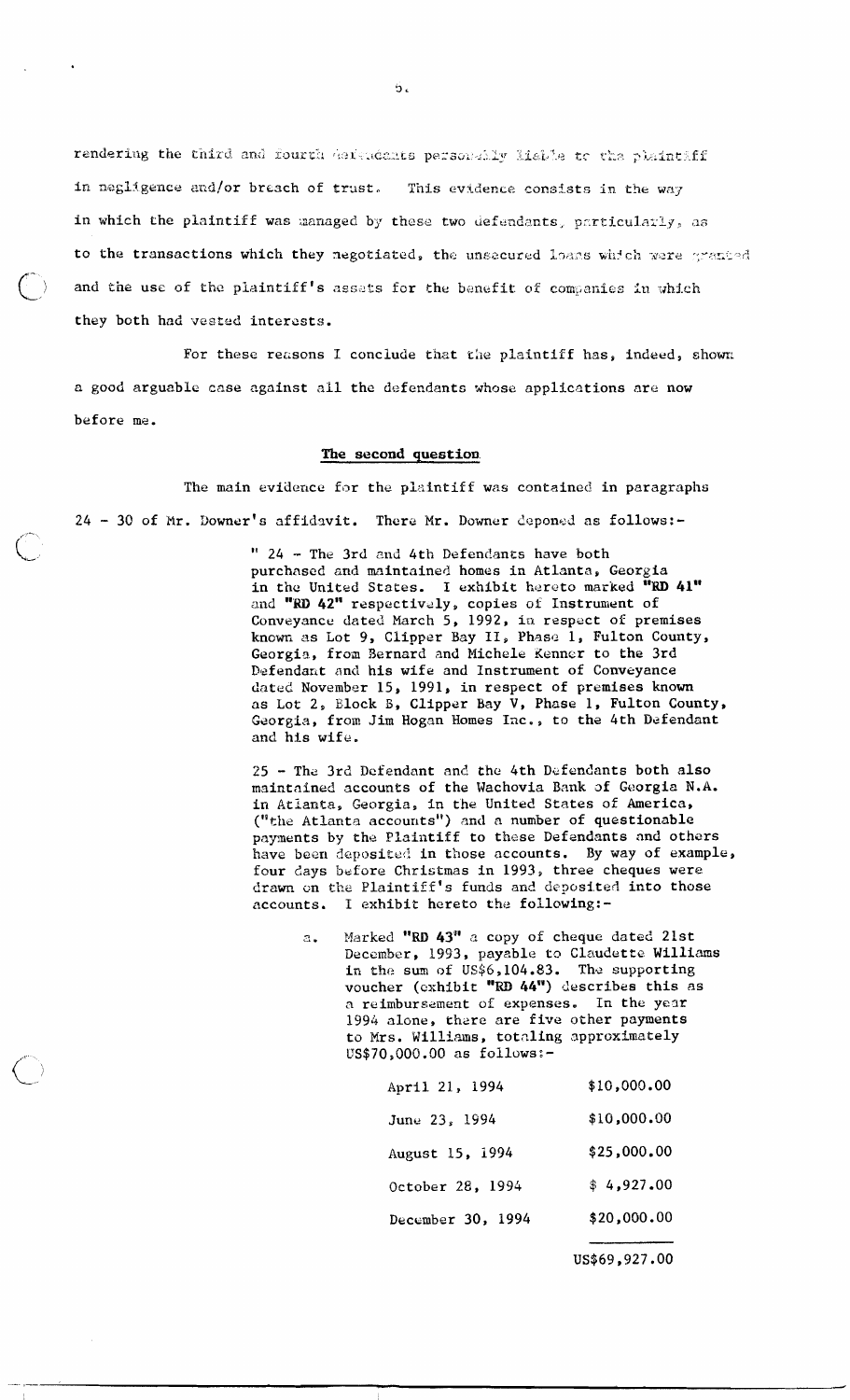- $\mathbb{F}_1$  . Marked "RD 45" a copy of cheque dated 21ct December, 1993, payable to Corbed Inc. in the sum of US86,339.00. The supporting<br>voucher (exhibit "RD 46") describes this as being a payment for "Management Consul Fecs." Also exhibited hereto and marked "RD 47" are the results of a company search in Atlanta, Georgia, in relation to Cerbed Inc. It shows that that company has two officers, the 4th Defendant and his wife, Claudette, who are President and Vice President, respectively; that it has two employees, (who are the same two officers) and that it carries on the business of wholesaling and retailing "nondurable goods, specializing in general Merchandise."
- Marked "RD 48" cheque dated 21st December,  $\mathbf{c}$ . 1993, payable to the 3rd Defendant in the sum of US\$118,982.00. I have not been able to find supporting vouchers explaining the purpose for this payment.

26 - In addition to the above payments, there were numerous other payments, to the 3rd Defendants and Corbed Inc. which were deposited to the Atlanta accounts. These include:-

- Cheque dated June 22, 1994 in the sum of  $\mathbf{a}$ . US\$19,618.50 payable to Corbed Inc. (exhibit "RD 49"). I have not been able to find any supporting voucher. I have however, seen a ledger (hereinafter referred to as "the cheque ledger") in which the Plaintiff<br>listed the cheques drawn on this account. Although the number of this cheque is listed on the relevant page -  $($ exhibit "RD 50"), there is no other information;
- Cheque dated April 14, 1994 in the sum of  $<sub>b</sub>$ .</sub> US\$19,618.50 payable to Corbed Inc. (exhibit "RD  $51$ "). I have not been able to find any supporting voucher, and exhibit a copy of the relevant page from the cheque ledger;
- Cheque dated April 18, 1995 in the sum of  $c<sub>a</sub>$ US\$117,300.00 payable to the 3rd Defendant (exhibit "RD 52"). I have not been able to find any supporting voucher, and exhibit marked "RD 53" a copy of the relevant page from the cheque ledger which incorrectly<br>describes the payee as "CNB."

 $27 -$  I am advised that the lst, 2nd, 3rd, 4th and/or 6th Defendants own substantial real estate in Jamaica, but in view of the fact that over 1.4 Billion is claimed against these Defendants in this action, I verily believe that they do not have suffcient assets in this jurisdiction to cover the claim.

28 - I have seen nothing in the files of records of the Plaintiff to indicate that as at December 1993 or at any time there was a contractual or any relationship between the Plaintiff and Corbed Inc., or between the Plaintiff and Claudette Williams.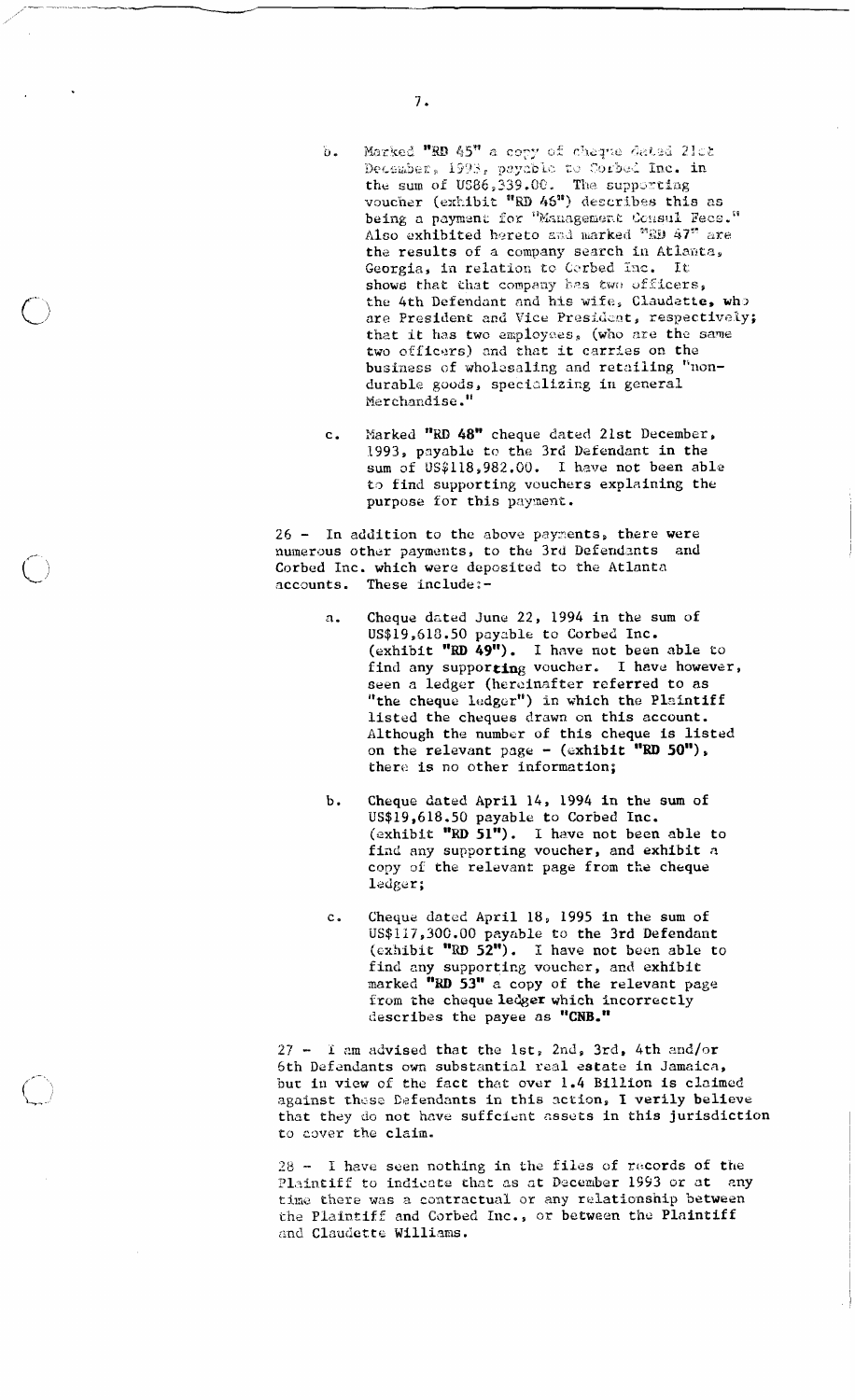- The lst Defendant has substantial to de in the United Susses of America. Exhabited lareto and marked "RD 54" and "RD 55" are copies of fax transmissions which were addressed to the 3rd Defendant, but apparently inadvertently sent to the Plaintiff's office on September 13 and September 25, 1998. They indicate that on the 9th September, 1996 after the Plaintiff had made formal demand on the lat Defendant, and after the 1st Defendant had made set out in exhibit "RD 5", the 1st Defendant wired US\$517,298.80 from Bankamerica International to its attorneys in Coral Gables, Florida, with instructions that its attorneys hold the funds "for further credit<br>to CNB Holdings Ltd." These documents indicate further, that the said attorneys-at-law then sent those funds and a furhter sum of US\$218,620.85 which was also wired to them, to Citibank in Dania Florida for the credit of the 1st Defendant. It appears that these funds were sent in this way in order to prevent them being traced.

30 - The 3rd Defendant and the 4th Defendant are both very experienced bankers, and as the transactions set out above and in the Statement of Claim indicate, they are well experienced in moving funds out of the jurisdiction and from one jurisdiction to another, and doing so in a manner that will not be easily detected."

It is of no little significance that neither the third nor fourth defendant made any specific response to this evidence of the transfer of funds. Rowever, it was submitted on their behalf that this evidence was not enough to justify the "draconian imposition" of a mareva injunction. In particular it was submitted that the movement of funds from one bank to another within the United States of America did not establish evidence of an intention to dissipate or conceal assets. The authorities, it was said, showed that nothing short of solid evidence of the likelihood of dissipation of assets (as opposed to a base assertion of fact) would suffice to justify the grant of such an injunction. It was pointed out that the money referred to in paragraph 29 of Mr. Downer's affidavit has since been returned to Jamaica and deposited in a Jamaican bank. It is a matter of fact that these defendants are both experienced bankers, and in his own words the third defendant is "used to the international transfer of funds."

Concerning this transfer of funds I feel constrained to make the comment that from the point of view of the plaintiff it must be regarded as a stroke of good fortune that the matter came to the attention of Mr. Downer. Obviously the relevant correspondence had been sent for the attention of the third defendant, and one can do no more than speculate as to whether or not this sum of money would have been disclosed by the third defendant, let alone repatriated by him, had the correspondence in fact reached its intended

 $\binom{1}{k}$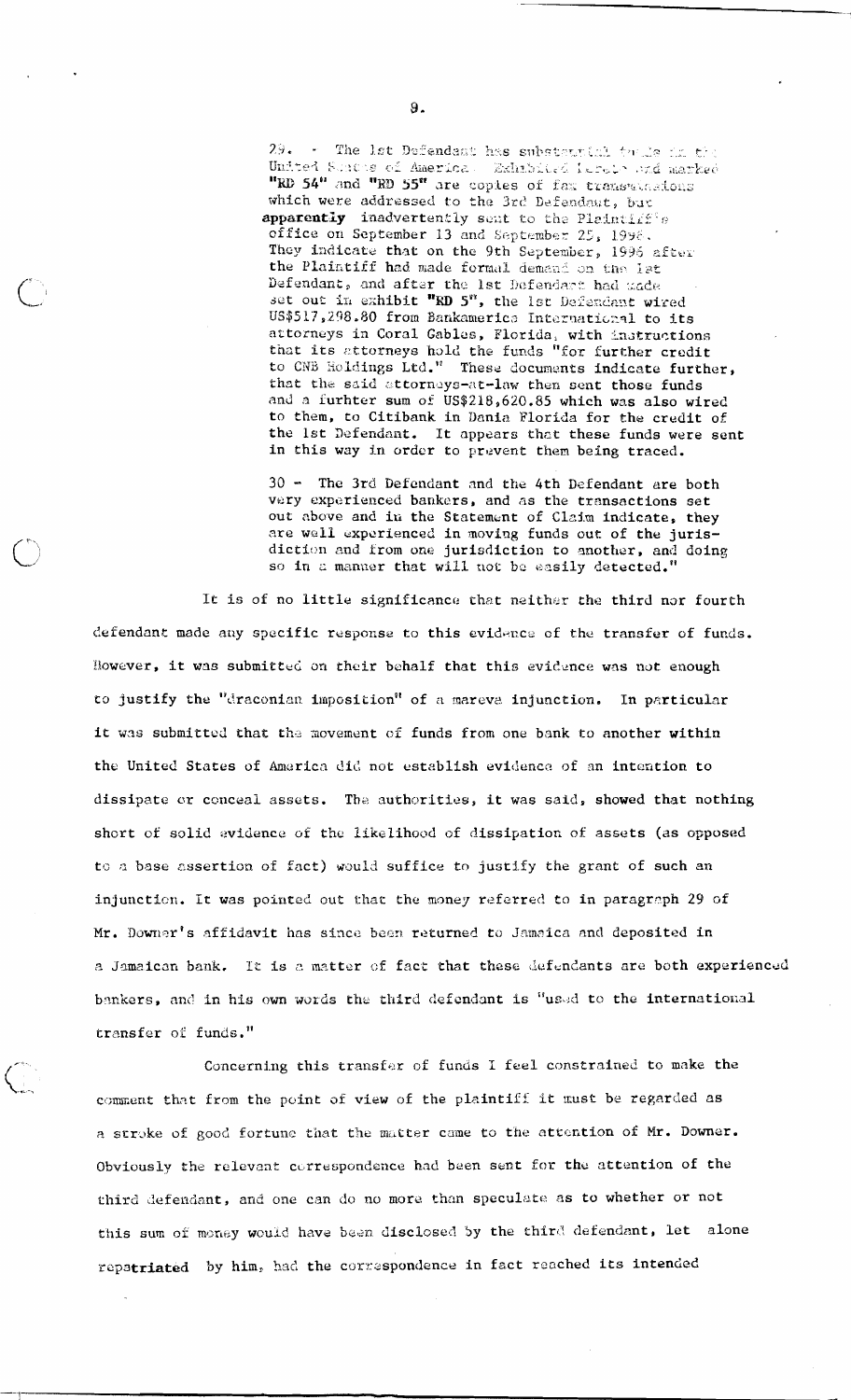destination whilert Mr. Downer's knowledge. Here the quastion way be asked: was the action of the third detendant in directing the transier of these funds within the United States of America at the particular time prompted by honourable motives vis-a-vis the plaintiff? It seems to me to be entirely conceivable that the argument could justifiably be maintained that it was not.

On behalf of the fourth defendant Mr. Pearson submitted that his client's assets were pledged to the Century National Building Society, as the plaintiff well knew, and that there was no evidence of any asset of the fourth defendant which was in the actual process of dissipation.

Again, the evidence shows that the third and fourth defendants both own homes in the United States of America and commute between that country and Jamaica. Their ties to the United States of America are, therefore, real and I think give rise to a likelihood that, faced with a suit in which against them,<br>in excess of J\$1-4 billion is being claimed/they may liquidate their assets (as to which there is no evidence of a value exceeding the amount of the claim against them) and seek safe haven in the United States of America. I use the phrase "safe haven" inasmuch as the United States of America is not a country to which our Judgments and Awards (Reciprocal Enforcement) Act or our Judgments and Awards (Foreign) (Reciprocal Enforcement) Act apply. That this is a relevant consideration in a matter of this nature is clear from the dicta of Carey P. (Ag.) in Wheelabrator Act Pollution Control v. FC Reynolds (unreported) SCCA No. 91/94

There was another submission upon which the defendants relied. It was to the effect that on the application before Panton J., It was incumbent on the plaintiff to make a full and frank disclosure of all material facts, including the circumstances in which the Minister of Finance assumed temporary management of the plaintiff. This was not done, so it was argued, the result being that such non-disclosure of facts must necessarily prove fatal to the injunction granted by the court. I found no merit whatsoever in this submission.

In the ultimate analysis I must determine whether the injunction granted by Panton J. should be discharged as the defendants ask. Having found that the plaintiff has shown a minimum of a good arguable case against the defendants, and having considered the whole of the evidence as it now

يه لم